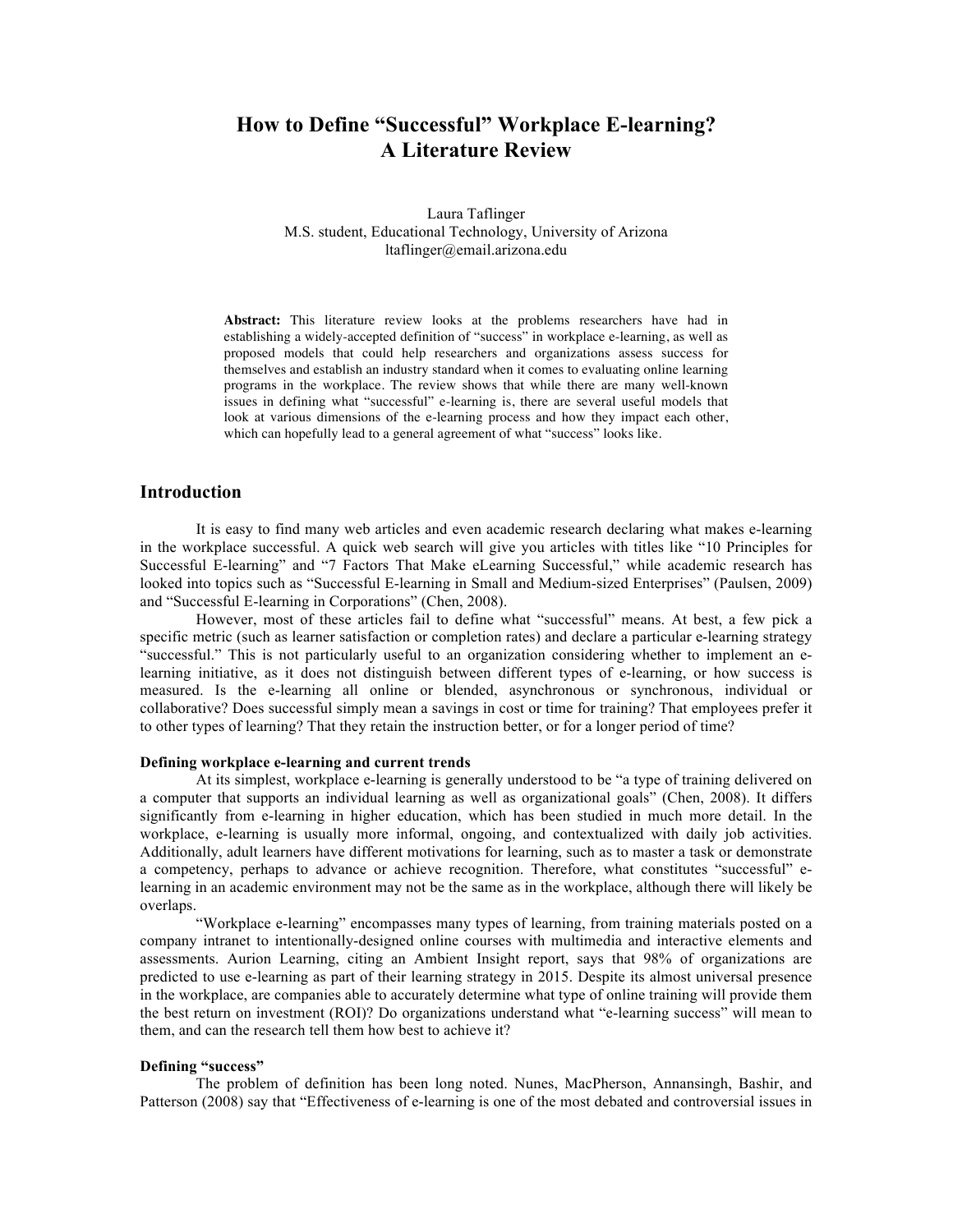workplace learning. There are studies addressing these problems dating back to the mid-1970s and no real consensus seems to have been achieved" (p. 105). DeRouin, Fritzsche, and Salas (2005) report that "employee behaviors and organizational results (other than savings in training costs) following e-learning are rarely the subject of empirical study. This information is crucial in evaluating whether the e-learning is truly worth the financial investment" (p. 936). Wang, Wang, and Shee (2007) say "little research has been conducted to assess the success and/or effectiveness of e-learning systems in an organizational context" (p. 1792) while Chen (2010) says "Research linking employees' e-learning systems use to their individual job outcomes is still limited both locally and internationally" (p. 1628).

Cheng, Wang, Morch, Kinshuk, and Spector (2014) say that "success factors" in studies have been defined as things such as "learners' motivation and attitudes; associated costs' technical and administrative support; and cultural shift strategies. However, there is a need for more systemic research on assessing the outcomes of workplace e-learning" (p. 69).

Lee-Post (2009) refers to "a large volume of anecdotal studies" that assess e-learning success not by outcomes, but by "learning benchmarks, learning styles, learning environment, teaching practices and cost-benefits" and notes that "there is a need to integrate and formulate a holistic and comprehensive model for evaluating e-learning" (p. 62) precisely because there is no consensus. Yet as Servage (2005) says, "as is the case for most educational research, outcomes are difficult to assess and replicate given the unique context of each given learning situation" (p. 310). Despite this seeming agreement that this is an area sorely lacking in research and common definitions of terms, it has not seemed to slow the publication of new web and journal articles providing advice on how to make workplace e-learning successful.

Instead, many articles seem to actively avoid defining "success," simply stating it as some kind of universally-understood metric. For example, Cheng et al. (2014) state that "many empirical studies have explored the effects of individual differences, technological attributes, instructional design, social influences and organizational contexts in predicting workplace e-learning success" (p. 58) but do not then explain what that success entails. Paulsen (2009) says "To be successful, e-learning must be motivating as well as relevant and useful to the daily work and tasks in the company," (Small Enterprises: E-learning Features and Success Factors, para. 1) and that "successful e-learning should build on practical, in-depth and up-to-date knowledge of the subject area" (Medium-sized Enterprises: E-learning Features and Success Factors, para. 4) but never defines success. He merely lists completion rates for 18 different e-learning programs participated in by small and medium-sized businesses in eight different countries, through both external training providers and in-house efforts, and including generic, sector-specific and internallyproduced courses. That wide variance in and of itself would seemingly make it hard to draw any firm conclusions about successful workplace e-learning in general.

In fact, Paulsen concludes with seven factors he says are central to successful e-learning. Seven seems to be a "magic number" when offering advice on the matter. To provide an idea of how problematic this lack of definition can be, below is a table (Tab. 1) comparing four journal articles and a web article, all of which offer seven factors associated with e-learning success. Some are rearranged from their original order in order to show overlap and related factors.

| <b>Paulsen</b> (2009) | Sun, Tsai, Finger,<br>Chen, and Yeh<br>(2008) | <b>Roca and Gagne</b><br>(2008) | <b>Johnson and Aragon</b><br>(2003) | Gutierrez (2012)                               |
|-----------------------|-----------------------------------------------|---------------------------------|-------------------------------------|------------------------------------------------|
| Completion rates      | Learner computer<br>anxiety                   | Perceived<br>competence         | Address individual<br>differences   | Ensure there is a<br>way to measure<br>success |
| Management            | Perceived ease of                             | Perceived ease of               | Motivate the student                | Create a learning                              |
| support               | use                                           | use                             |                                     | culture                                        |
| Motivation            | Instructor attitude<br>toward eLearning       | Perceived support               | Avoid information<br>overload       | Guidance and<br>coaching                       |
| Certification         | eLearning course                              | Perceived                       | Provide hands-on                    | Adaptability                                   |
|                       | flexibility                                   | playfulness                     | activities                          | (learner choice)                               |
| Compulsory            | eLearning course                              | Perceived                       | Encourage social                    | Offer recognition                              |
| courses               | quality                                       | relatedness                     | interaction                         | and opportunities                              |
| Content and           | Perceived                                     | Perceived usefulness            | Create a real-life                  | Task analysis                                  |
| course design         | usefulness                                    |                                 | context                             | (relevance to job)                             |
| Blended learning      | Diversity in<br>assessments                   | Perceived autonomy              | Encourage student<br>reflection     | Plan for success                               |

Table 1. Comparison of various recommendations for e-learning "success"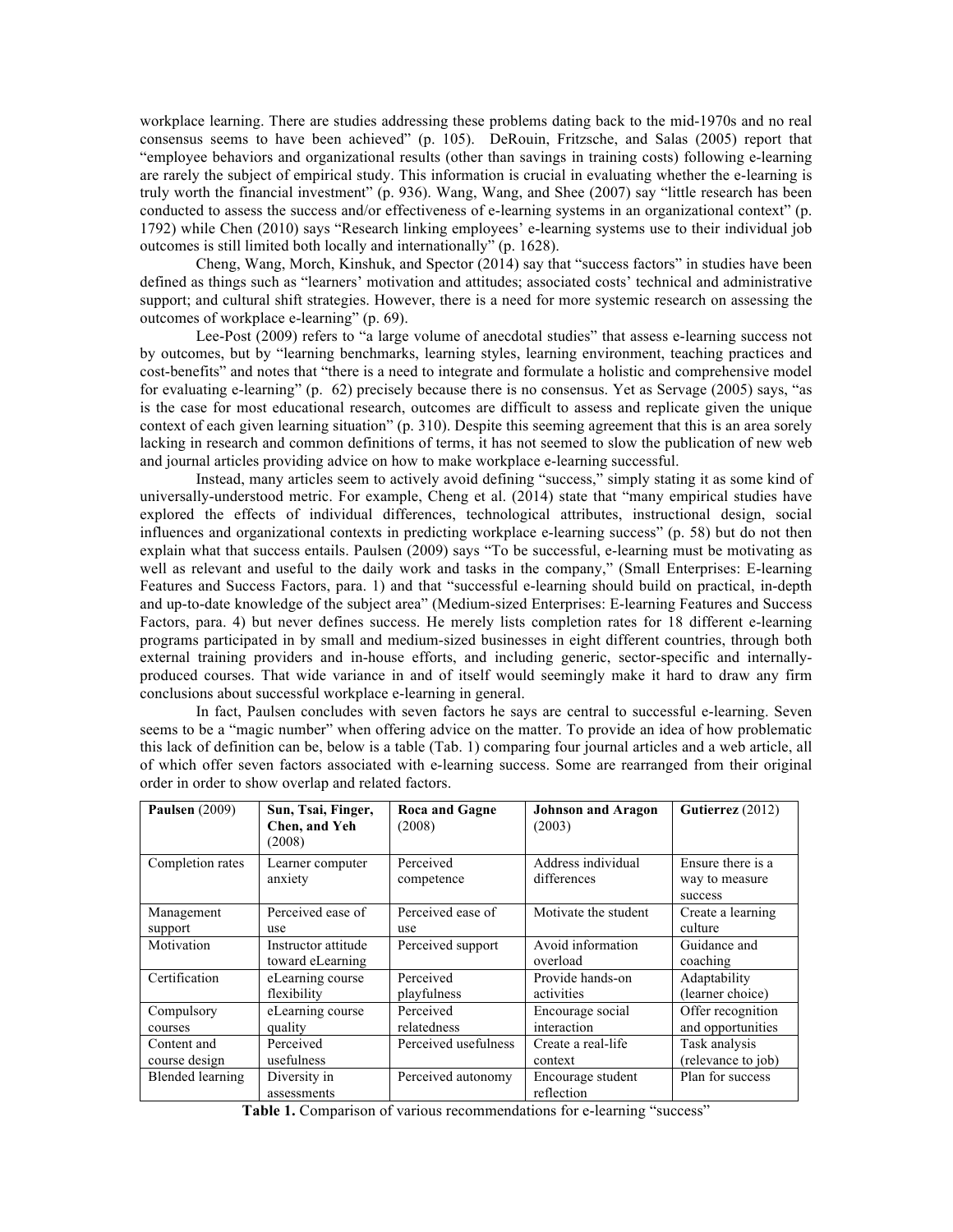Although some of these ideas are the same or similar, it is easy to see how an organization would have difficulty deciding which factors were most important when considering how best to implement elearning. Perhaps this is why so much of the discussion around workplace e-learning simply focuses on the popular perceived benefits, such as: providing "anytime, anywhere" flexibility for employees accessing training; time and cost savings (by not having to provide in-person and/or offsite employee training for a set amount of time); the ability to update training content quickly and deploy it to a large and/or global workforce; and the ability to monitor and measure the training activities. These benefits are so widely accepted that they have seemingly become synonymous with the idea that the e-learning is therefore "successful" if it achieves one or more of these.

In fact, organizations may be so overly focused on the financial aspect that they may fail to consider other, more intangible benefits such as increased innovation or creative thinking. Servage (2005) says "Literature related to workplace learning is bald in its efforts to contain learning and knowledge in market paradigms that concern the capture, buying, selling valuing, transfer and possession of the 'capital' inside workers' heads" (p. 309). Additionally, learners themselves may also be overly focused on the timesaving aspect and overlook deeper learning opportunities. Servage says "learning, like other 'services', becomes a question of speed and convenience for the consumer. Learning objects, modules and 'just-intime' initiatives carve knowledge into tasty and attractively packaged 'bites' for the harried e-learner" (p. 309). This makes it particularly tricky to define "success" – for example, if both employees and an organization say they prefer online, on-demand training that is job-relevant and accessible from any device, then a program providing that will probably be called a success, because the satisfaction ratings will likely be high. However, without measuring something like information retention or improved performance, it is unclear whether any given learning preference translates into measurably better learning.

This is difficult for researchers to assess, as well. Park and Wentling (2007) lay out the need for this type of research, saying that "organizations have started to ask tough questions about e-learning's effectiveness in light of its cost. […] This situation requires proof of e-learning's effectiveness (e.g. the rate of retention and learning transfer)" (p. 312). Yet within their own study, they caution that "transfer of training was measured only by perceptions of transfer, not by actual transfer behaviors." (p. 325) This means they were essentially looking at learner satisfaction rather than factors that could be quantifiably measured. Their findings are still useful, like that "learners' perception of the usability of the learning system directly affects their transfer of training" (p. 324) (or presumably their *perception* of transfer), but do not necessarily help the problem of defining and measuring "success."

Lim, Lee, and Nam (2007) also present similarly confusing ideas, stating they have identified "five dimensions which affect efficacy of online training: the trainee, training content, level of communication between trainer and trainee, ease of use of online website resources, and the organizational environment" (p. 23). While this sounds reasonable, they do not define what "efficacy" means. Later, they state that self-reported learning and satisfaction levels "are not the appropriate indicators of the final desired outcome of training programs – transference of learning to the job" (p. 26). If this is the case, what are the factors that influence transference, and is transference considered efficacy?

DeRouin et al. (2005) also are equivocal in reviewing research on workplace e-learning, saying that while "studies conducted in organizational settings found more positive results for e-learning than those conducted in educational settings," that "improvements in learning do not necessarily mean changes in employee behavior" (p. 929). In fact, they observe that "the level of evaluation most frequently overlooked by e-learning researchers and practitioners is e-learning's impact on organizational results" (p. 931). Noting this is difficult to assess, they suggest that some potential variables to look at would be "production levels, employee turnover, quality measures and absenteeism" (p. 931).

Additionally, the organization and the employee may define "success" quite differently. Are the corporate interests the same as the learner's needs? Even if there is a clearly identified organizational need (i.e., to train more workers in a particular skill to improve job performance), the e-learning method chosen may not be the best way of achieving that. For example, putting training materials online may be efficient and affordable, but employees may require another form of extrinsic motivation (such as certification or time at work specifically set aside for learning) in order to go through the training. Or, they may prefer online collaborative "social learning" with their colleagues instead of self-paced individual study. As DeRouin et al. (2004) note, "motivation to learn can significantly affect learning outcomes" (p. 154). They argue that "because adult learners need to acquire the skills taught in training in order to remain jobknowledgeable […] learner-controlled training may need to be designed differently for workplace elearners" (p. 157). They refer to research that shows that learning outcomes improve with instructional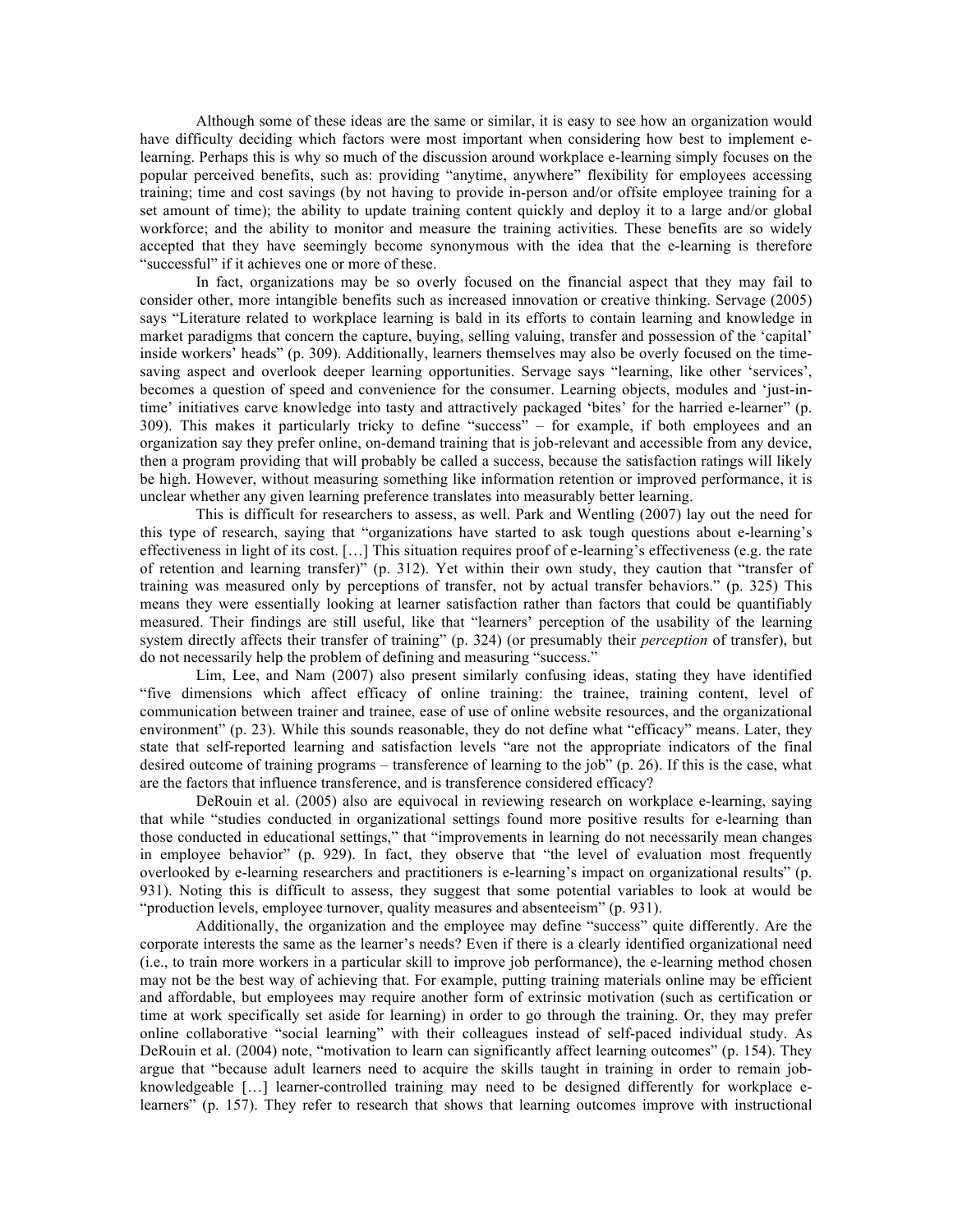design features like "adaptive guidance and advisement strategies," and that this is worth the potentially increased cost of the more complex e-learning development (p. 158).

Between e-learning websites and training organizations that constantly publish tips and advice on what will guarantee "success" and academic research that has no consensus on what "success" actually looks like, how can a workplace reasonably know what e-learning strategy to pursue in order to ensure the best outcomes?

## **Proposed models to determine e-learning success**

It is clear what is needed is a model or an instrument that both researchers and organizations could easily apply when looking at e-learning programs, in order to assess their "success." Wang et al. (2007) say "An empirically validated instrument that identifies the dimensions of an ELSS [E-learning Systems Success] construct can be of great value to both researchers and practitioners," who can then "investigate the causality between the success of e-learning systems and its drivers" (p. 1793). In fact, several have been proposed, but it is not clear whether anyone has used them to any effect, or published any evaluations that came as a direct result of implementing them.

One common idea revolves around Information Systems (IS) models, which have been studied indepth. Wang et al. (2007), noting that "Whether or not traditional IS success models can be extended to assessing e-learning systems success is rarely addressed" (p. 1793), proposed a 34-item "ELSS instrument." It looks at six factors: system quality, information quality, service quality, systems use, user satisfaction, and net benefits. The last one is particularly important for assessing workplace e-learning, as the items address whether the e-learning system helps the learner improve their job performance and think through problems, and if it helps the organization achieve goals, enhance competiveness and increase ROI, among others.

Chen (2010) also came up with a six-factor model for associating workplace e-learning with job outcomes, based on the IS success model. (Fig. 1) It is similar to Wang et al.'s (2007) instrument, but does not go into detail about the types of items included in each success factor.



**Fig. 1.** Chen's (2010) conceptual research model

Chen (2010) also notes that "Evaluating the results of training transfer through e-learning systems can be difficult, since some of these effects are intangible" and that "the skills, knowledge and attitude acquired through training transfer vary from one job to another" (p. 1631) but that it must be considered since the purpose of workplace e-learning from the organization's point of view is to result in improved job outcomes. The problem with evaluating training transfer in Chen's (2010) study is that "it relies on the perception of trainees in its use of the IS success model to examine the link between e-learning system use and overall job outcomes" (p. 1631) rather than a more objective measure (testing task transfer) or external assessments (for example, managers' perceptions of employee training transfer).

Also based on the IS success model is Samarasinghe and Tretiakov's (2009) multi-dimensional measure of e-learning systems success (ELSS) (Fig. 2). Although not specific to workplace e-learning, it encompasses most of the success factors an organization would want to assess. They propose that four dimensions should be measured: system use by learners, learner satisfaction, learning effectiveness and continuance intention, as well as "the factors demonstrated to influence such dimensions" (p. 909) – content quality, system quality, service quality and perceived task value.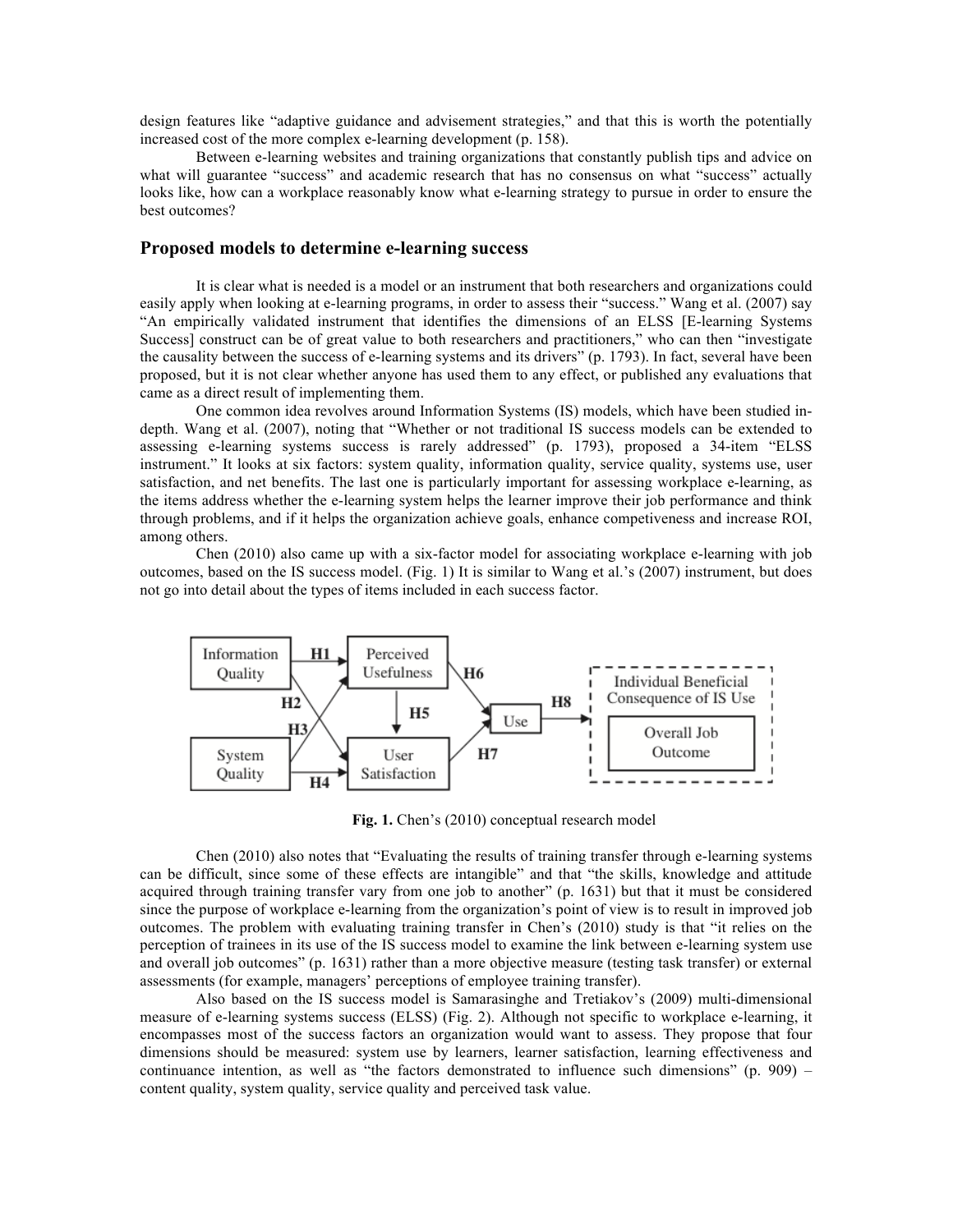

**Fig. 2.** Samarasinghe and Tretiakov's (2009) multidimensional measure of ELSS

Unlike Chen's (2009) model, this one includes "service quality" (which was included in Wang et al.'s 2007 instrument) and "continuance intention." But like Chen's, the biggest problem with this measure is that it relies on *self-reported* system use and student learning instead of external measures. However, self-reported system use in these models could be replaced in some studies by actual use in systems that can track learner activity (such as a Learning Management System), and student learning could be separated into self-reports and performance on assessments, which can either be measured by quiz functions in the LMS, or an external evaluator looking at a measure such as job task improvement.

Aside from variations on IS success models, there is at least one proposal for a simpler one to assess e-learning effectiveness and impact in the workplace. Saravani and Clayton (2009) note that "At an organisational level it is critical to understand how effectively the learning and training opportunities presented to employees have contributed to improving the organization" (p. 138) and argue that a measurement based on "the widely-applied Kirkpatrick-Philips evaluation model would be more in keeping with existing evaluation practices and would be more readily accepted" (p. 139). The Kirkpatrick-Philips pyramid features five levels: satisfaction, learning, impact, results and return on investment. Saravani and Clayton's modifications to this model present a very simple and clear way for organizations to evaluate their e-learning (Fig. 3).



**Fig. 3.** Saravani and Clayton's (2009) workplace e-learning evaluation framework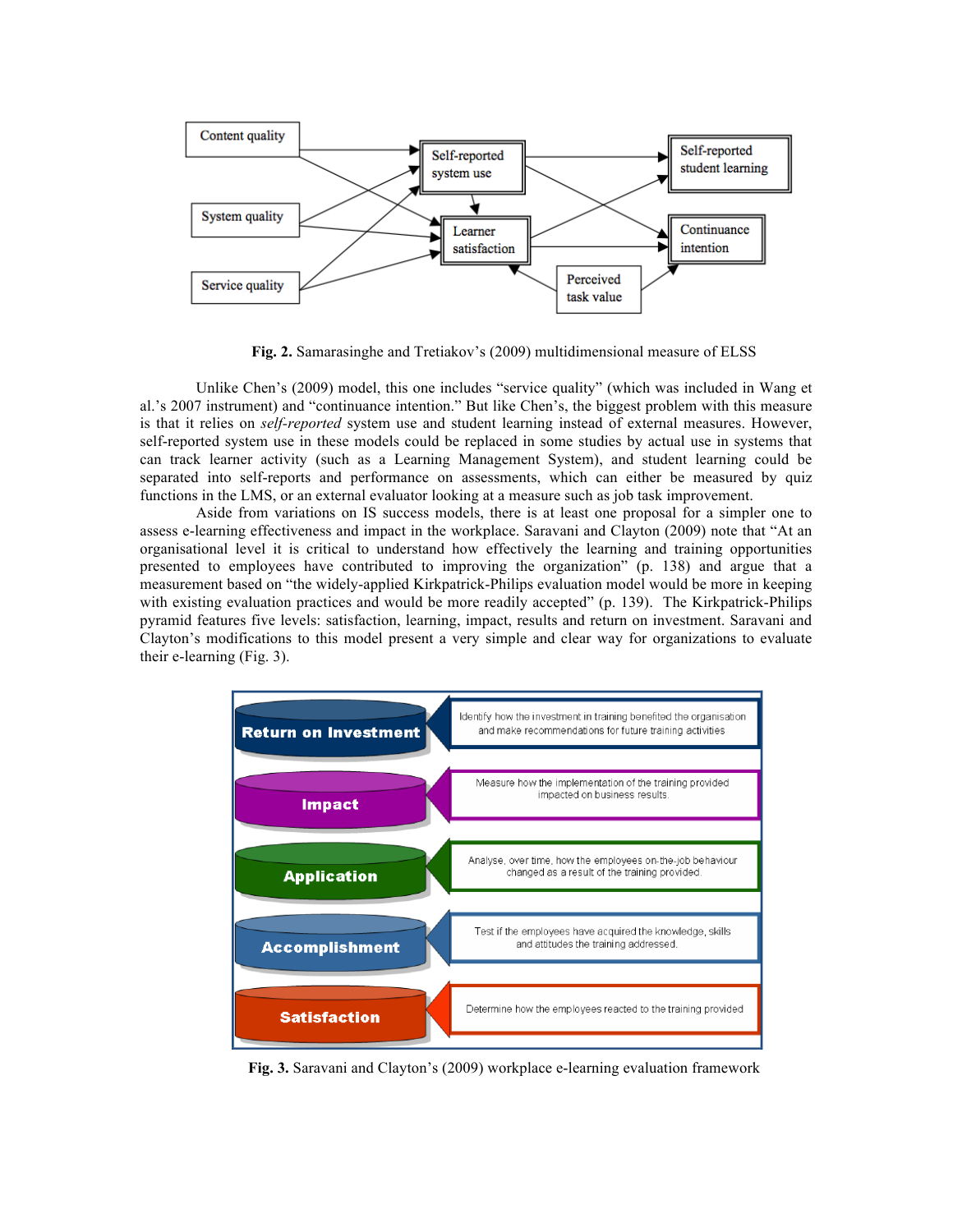By not including IS success factors such as system/service/content quality, system use and selfreports of learning and continuance intention, Saravani and Clayton (2009) focus on what *really* matters to an organization determining what "success" is – did the employees learn (shown by external assessment), did their behavior change (training transfer), and did the e-learning improve business results and ROI? This is not to say they ignore these other factors. In fact, they explain that "the creation of e-learning events should follow a cyclical pattern conceptualised by the research team as the Five D's of e-learning in industry" because "a lack of quality during any of the identified processes ultimately affects the final elearning experience of participants" (p. 137) and presumably the effectiveness and impact of the e-learning:

- Define: the e-learning training
- Design: the e-learning experience
- Develop: the e-learning resources
- Deliver: the e-learning event
- Determine: the impact of the e-learning experience

While this evaluation model is a good guide for organizations to follow internally when assessing e-learning impact over the long term, it is probably not as helpful for researchers. It does not specifically define how each level can be reasonably measured and compared between organizations, particularly when external factors entirely unrelated to training may impact business results (such as the economy) or even employee behavior change (such as new processes being implemented, or personal mentoring). However, it could be very useful for an organization in defining their goals and desired outcomes.

## **Conclusion**

On the surface, it is easy to see why workplace e-learning "success" has been such a struggle to define in industry and academia, despite individuals offering up many different, valid and testable ideas. Workplace e-learning itself encompasses a wide variety of technologies and learning methods, and the types of training vary equally widely, from clearly defined task training to "soft" skills. Adult learners in the workplace are different than other learners because of their need to learn specific tasks or competencies "on the job" for performance purposes, and the workplace is different from other educational settings because it needs training that can produce outcomes that benefit the organization's bottom line. Yet these unique elements and variables are exactly why some kind of general model of "success" is needed, so organizations can invest in the most effective training and best practices can be established and applied to a wide range of situations.

All of the models described obviously share things in common with the various "magic seven" tips for workplace e-learning success mentioned earlier. None of these are clearly bad or "wrong" ideas, but while there is a lot of research looking into these individual factors, there is seemingly very little looking into their influence on each other, or on the various dimensions. These models provide an easy way to evaluate a workplace e-learning program after it has been implemented, and the ones based on the IS success model can also highlight issues when conceptualizing and developing one. By acknowledging that factors such as system quality and perceived task value will impact how the learners feel about the elearning and whether they want to continue with other similar training, an organization can be more deliberate when choosing things such as LMSs or third-party e-learning courses. After all, a well-designed e-learning course about Microsoft Excel will not be worth the investment if what the employees really need is training on SharePoint for their daily tasks and do not perceive value in what is being offered. Similarly, a poor LMS that is difficult to use can demotivate learners even if the training is relevant to their job.

With the lack of research into what realistically defines workplace e-learning "success," any of these models provide a great starting point for establishing a standardized method that can be applied to elearning research in general. When more research is published that measures *all* these factors and dimensions, then "success" can be commonly understood and agreed upon by academics and organizations, and hopefully used to implement truly effective e-learning programs.